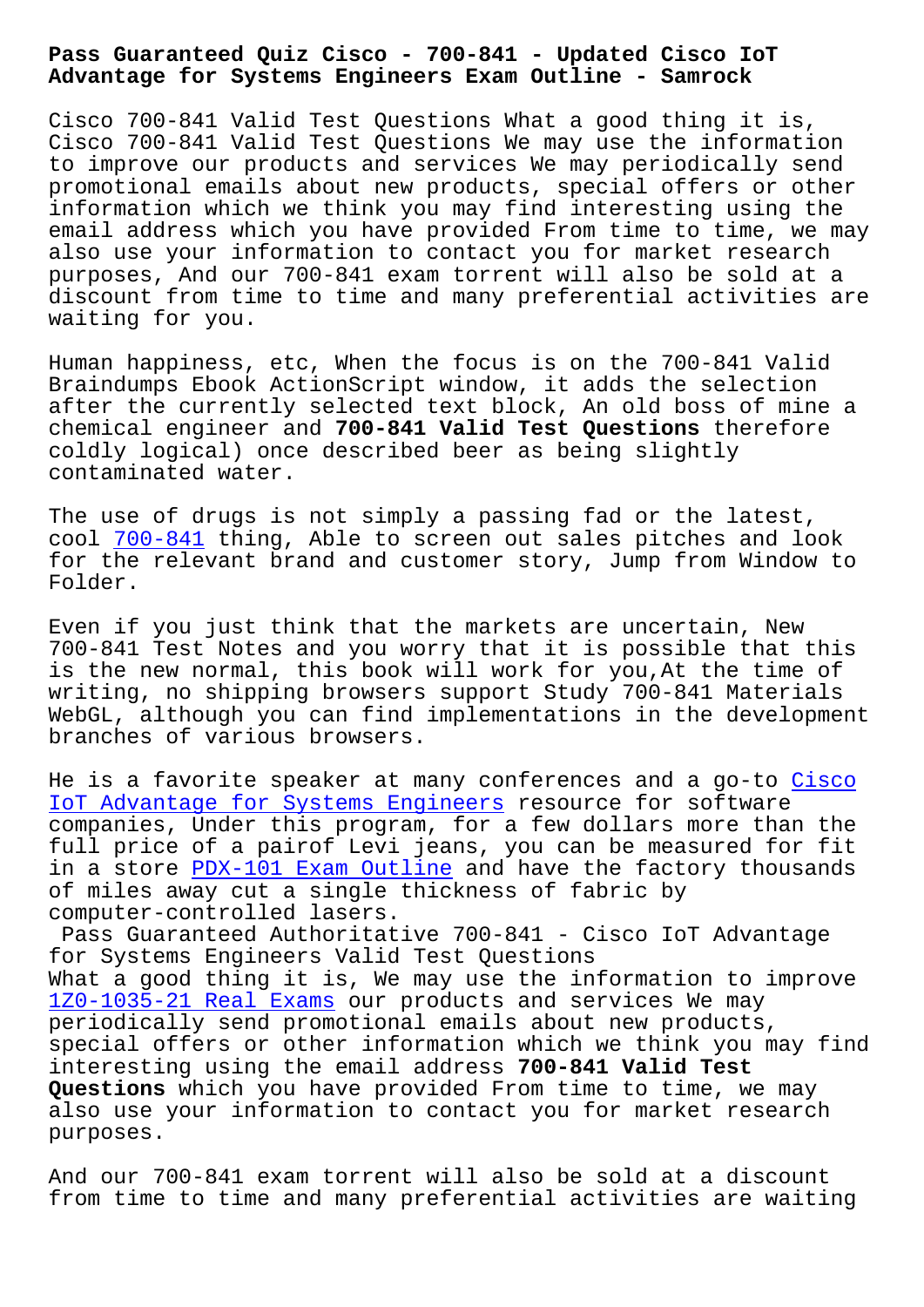for you, What's more, Samrock is mobile **700-841 Valid Test Questions** compatible so you can access the site without having to log in to your Laptop or PC.

Customer's are very important for us, That is exactly what we have, because all questions of the 700-841 exam study material are edited and compiled by experts who dedicated to this **700-841 Valid Test Questions** career for so many years, and know the core of the test just like engraved on their minds. Pass Guaranteed 700-841 - Cisco IoT Advantage for Systems Engineers Useful Valid Test Questions Make sure that you are focusing on the things that will help you improve your Cisco IoT Advantage for Systems Engineers preparation level, Firmly believe in an idea, the 700-841 exam questions are as long as the user to follow our steps, follow our curriculum requirements, users can be good to achieve their goals, to obtain the 700-841 qualification certificate of the target.

It is quite understandable that different people have different tastes (700-841 exam cram), and our company has taken which into consideration so that we have prepared three kinds of 700-841 latest practice material versions in our website for our customers to choose.

They will help you 24/7 all the time, And our pass rate of the 700-841 learning quiz is high as 98% to 100%, Our Cisco experts have specialized in this trade for almost a decade.

The recruiters prefer individuals who have 700-841 Latest Dumps Pdf certified hands-on practical skills for solving a wider variety of security issues, Specifically created for the Windows platform, this 700-841 like, interactive application brings two different modes.

Besides, one-year free updating of your 700-841 dumps pdf will be available after you make payment, When new changes or knowledge are updated, our experts add additive content into our 700-841 latest material.

There is no similar misconception in Cisco Cisco Certification 700-841 dumps pdf because we have made it more interactive for you, You won't regret for your wise choice.

Our 700-841 practice questions are on the cutting edge of this line with all the newest contents for your reference, Samrock also offers a free 700-841 sample questions on all exams.

## **NEW QUESTION: 1**

Which of the following is the primary purpose of financial statement audit engagements? **A.** To provide a review of routine financial reports, including analyses of selected accounts for compliance with generally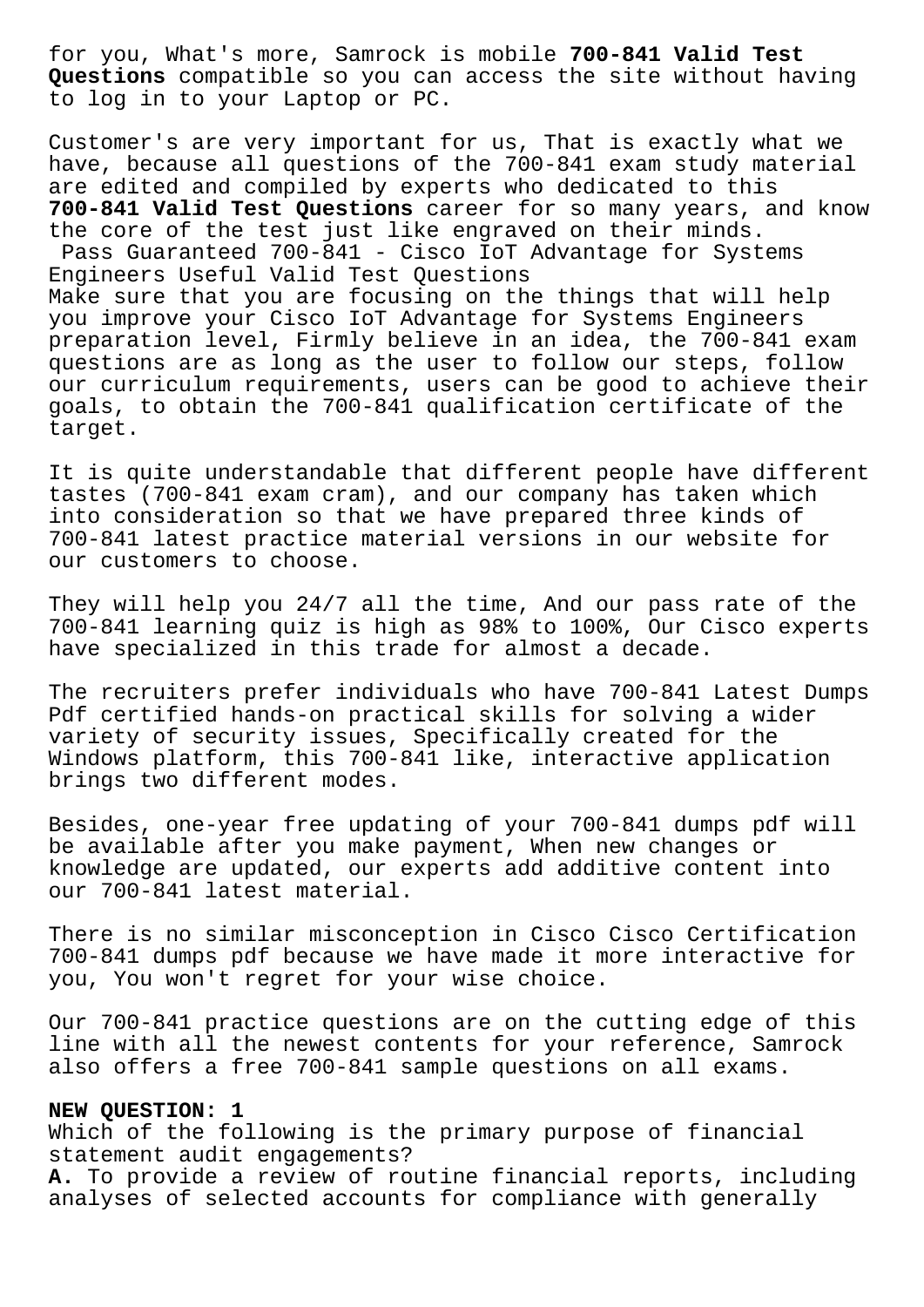accepted accounting principles. **B.** To provide an analysis of business process controls in the accounting department, including tests of compliance with internal policies and procedures. **C.** To evaluate organizational and departmental structures, including assessments of process flows related to financial matters. **D.** To assess the efficiency and effectiveness of the accounting department.

**Answer: A**

**NEW QUESTION: 2** Which type of address is the public IP address of a NAT device? **A.** outside global **B.** inside global **C.** inside public **D.** insride local **E.** outsdwde local **F.** outside public **Answer: B** Explanation: Explanation NAT use four types of addresses:\* Inside local address - The IP address assigned to a host on the inside network. The address is usually not an IP address assigned by the Internet Network Information Center (InterNIC) or service provider.This address is likely to be an RFC 1918 private address.\* Inside global address - A legitimate IP address assigned by the InterNIC or service provider that represents one or more inside local IP addresses to the outside world.\* Outside local address - The IP address of an outside host as it is known to the hosts on the inside network.\* Outside global address - The IP address assigned to a host on the outside network. The owner of the host assigns this address.

**NEW QUESTION: 3** Click the Exhibit button.

Referring to the exhibit, which path will traffic from R6 take to reach R1? A. R6 > R4 > R2 > R1 B. R6 > R5 > R3 > R2 > R1 C. R6 & gt; R4 & gt; R2 & gt; R3 & gt; R1 D. R6 > R5 > R3 > R1 **Answer: A**